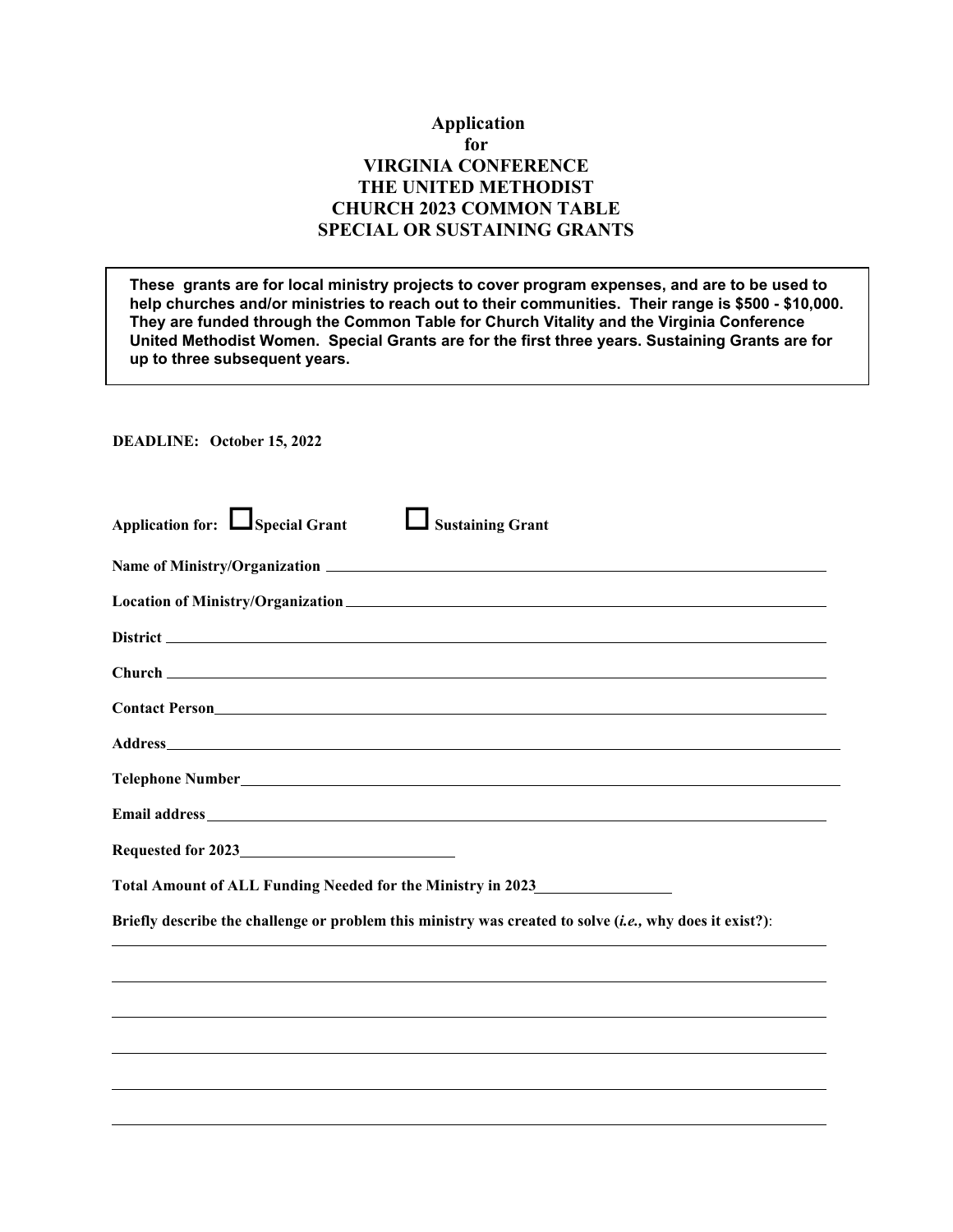**How (in what ways) is your ministry "solving" that challenge or problem**?

**Briefly describe the "who" this ministry exists to serve/help/resource. How many years has this ministry existed**? **How do you measure success for your ministry**? **Please share the last three years' statistics for the number of persons served/helped/resourced.** 2022 2021 2021 2020 **How does this ministry help to fulfill the mission of The United Methodist Church? How does this ministry help to implement the vision of the Virginia Conference?**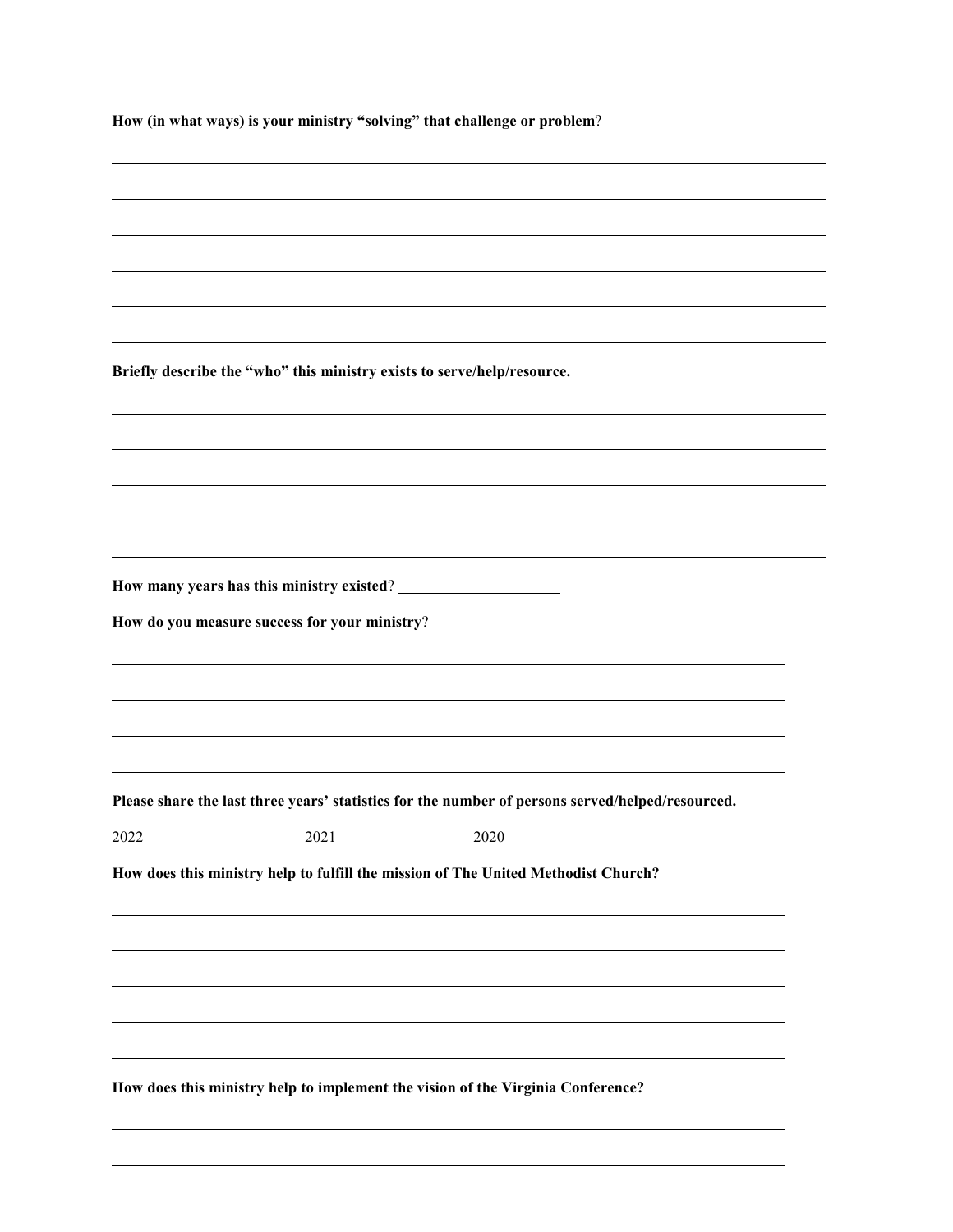**Why should the Virginia Conference support this ministry?**

**How important is the Virginia Conference support to the continuance of this ministry?**

**What is the funding plan for the next 3-5 years?**

**- Financial Information -**

**Please submit copies of the following:**

|  |  |  | 1. If ongoing project, 2021 Financial Report (Detailed Report) |  |
|--|--|--|----------------------------------------------------------------|--|
|--|--|--|----------------------------------------------------------------|--|

- **2. If ongoing project, Latest Completed Audit**
- **3. If ongoing project, 2022 Budget (Projected Receipts and Expenditures)**
- **4. Projected 2023 Budget**

| 5. Number of Employees and Annual Salaries |  |  |  |
|--------------------------------------------|--|--|--|
| Salarv:                                    |  |  |  |
|                                            |  |  |  |
| Salary:                                    |  |  |  |
|                                            |  |  |  |

| <b>6.</b> Number of Volunteers: |  |
|---------------------------------|--|
|                                 |  |

**7.** Is the treasurer of this ministry bonded?  $\Box$  yes  $\Box$  no